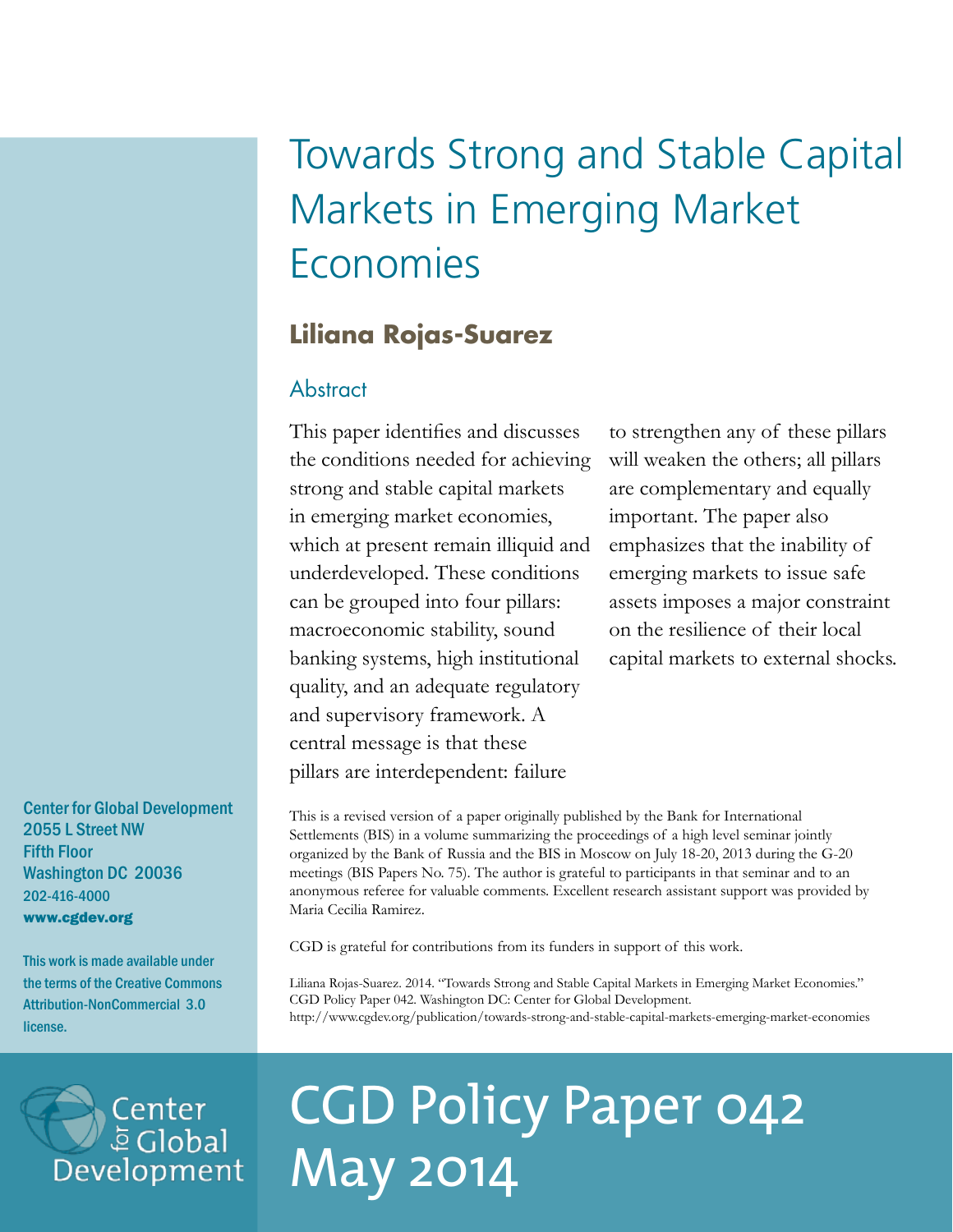## **Contents**

| П.  |                                                                                                   |
|-----|---------------------------------------------------------------------------------------------------|
|     |                                                                                                   |
|     | Sound banking systems: the second pillar for the development of capital markets  2                |
|     |                                                                                                   |
|     | Adequate regulation and supervision: the fourth pillar of capital market development4             |
| Ш.  |                                                                                                   |
| IV. | An important constraint limiting the resilience of capital markets in emerging                    |
|     | $References \hspace*{20pt} . \hspace*{20pt} . \hspace*{20pt} . \hspace*{20pt} . \hspace*{20pt} 8$ |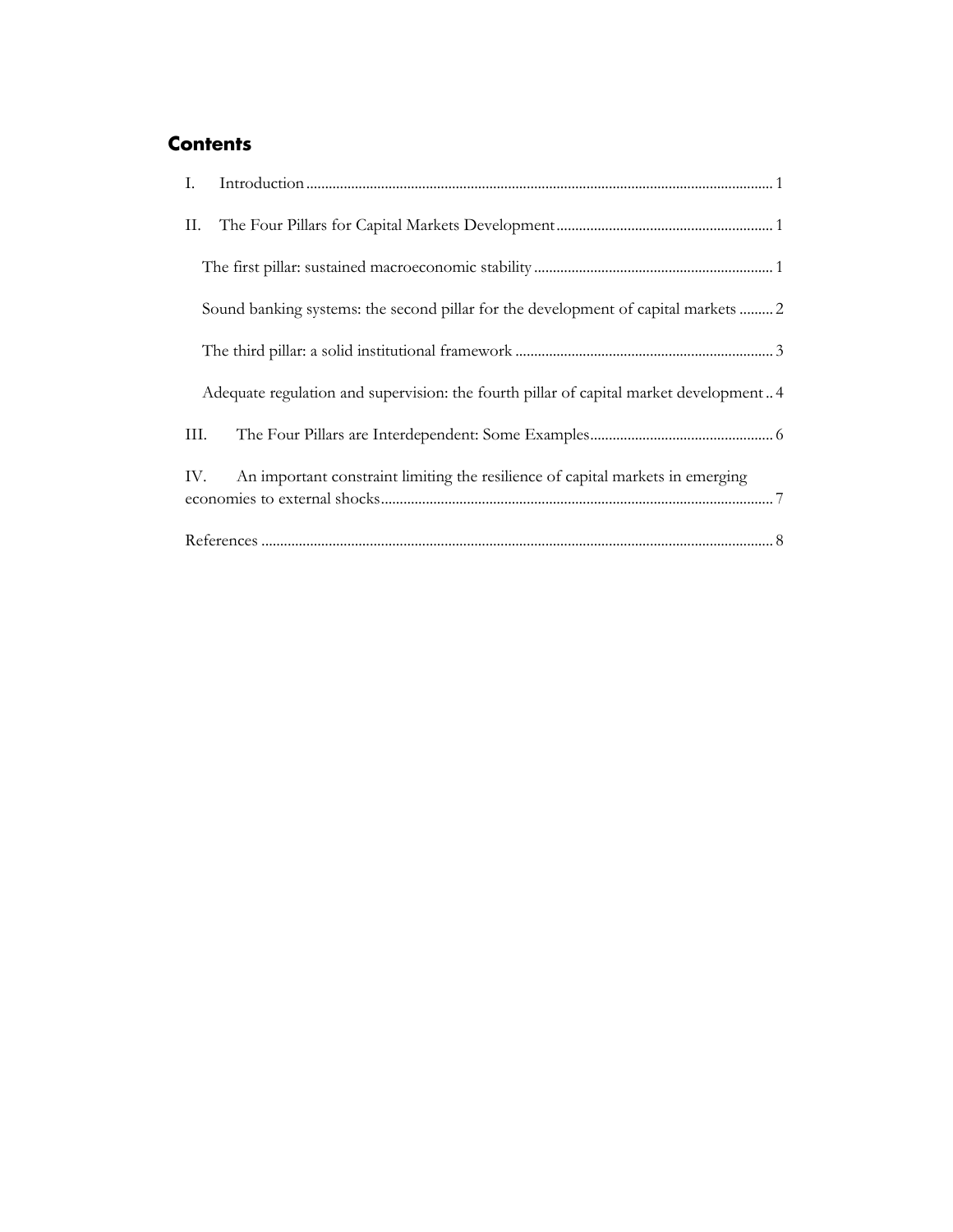#### <span id="page-2-0"></span>**I. Introduction**

The benefits of deep capital markets in emerging market economies are well known. In addition to supporting efficient allocation of resources by complementing banks' financial intermediation role, they can increase economic agents' capacity to manage financial risks and their resilience in the face of unexpected shocks. Moreover, deep capital markets foster firms' financial integrity through market discipline and the need to comply with internationally accepted standards on accounting practices, transparency and governance, among others. In spite of these benefits, however, capital markets in most emerging economies remain thin and underdeveloped. Developing these markets is not an easy task, as it involves a large number of players and institutions, as well as complex building blocks, to ensure the efficiency and safety of their operations.

This paper focuses on the necessary conditions for the development of strong and stable capital markets in emerging market economies. The paper argues that such conditions can be grouped into four pillars: *macroeconomic stability*, *sound banking systems*, *high institutional quality* and an *adequate regulatory and supervisory framework*. The main message of the paper is that the four pillars are interrelated and complementary: the eruption of fragilities in any one of them weakens the effectiveness of the others. This implies that all four pillars are equally important. A section presenting several examples supports this claim. The paper ends with a reflection about a long-term constraint to the resilience of emerging economies' local capital markets to external shocks: these countries' limitations with regard to issuing *safe assets.*

#### <span id="page-2-1"></span>**II. The Four Pillars for Capital Markets Development**

#### <span id="page-2-2"></span>**The first pillar: sustained macroeconomic stability**

It is amply acknowledged that capital markets cannot develop in unstable economies. Indeed, in a large number of economic/financial crisis episodes in emerging market economies, capital market activity contracted dramatically and, in some cases, practically disappeared. Macroeconomic weaknesses are reflected in asset prices and, if serious enough, can result in the drying-up of a number of asset markets. The Latin American debt crisis of the 1980s is a good example. More recently, the Argentinean on-going macroeconomic difficulties—first originated in the crisis of 2001-- have severely impacted the depth and liquidity of that country's local capital markets.

While volatility of financial variables, such as interest rates and exchange rates, encourages the development of a number of financial products, a problem emerges when the volatility of these variables is so large that it creates uncertainty about the *direction of the rules of the game.* For example, excessively high and volatile real interest rates are perceived by investors as unsustainable and, therefore, induce uncertainty about possible changes in the rules of the game, such as government interventions to modify the exchange rate *regime* or to impose new forms of taxation and controls. In turn, this uncertainty reduces incentives to invest in local capital markets, since it adversely affects the expected profitability of long-term projects.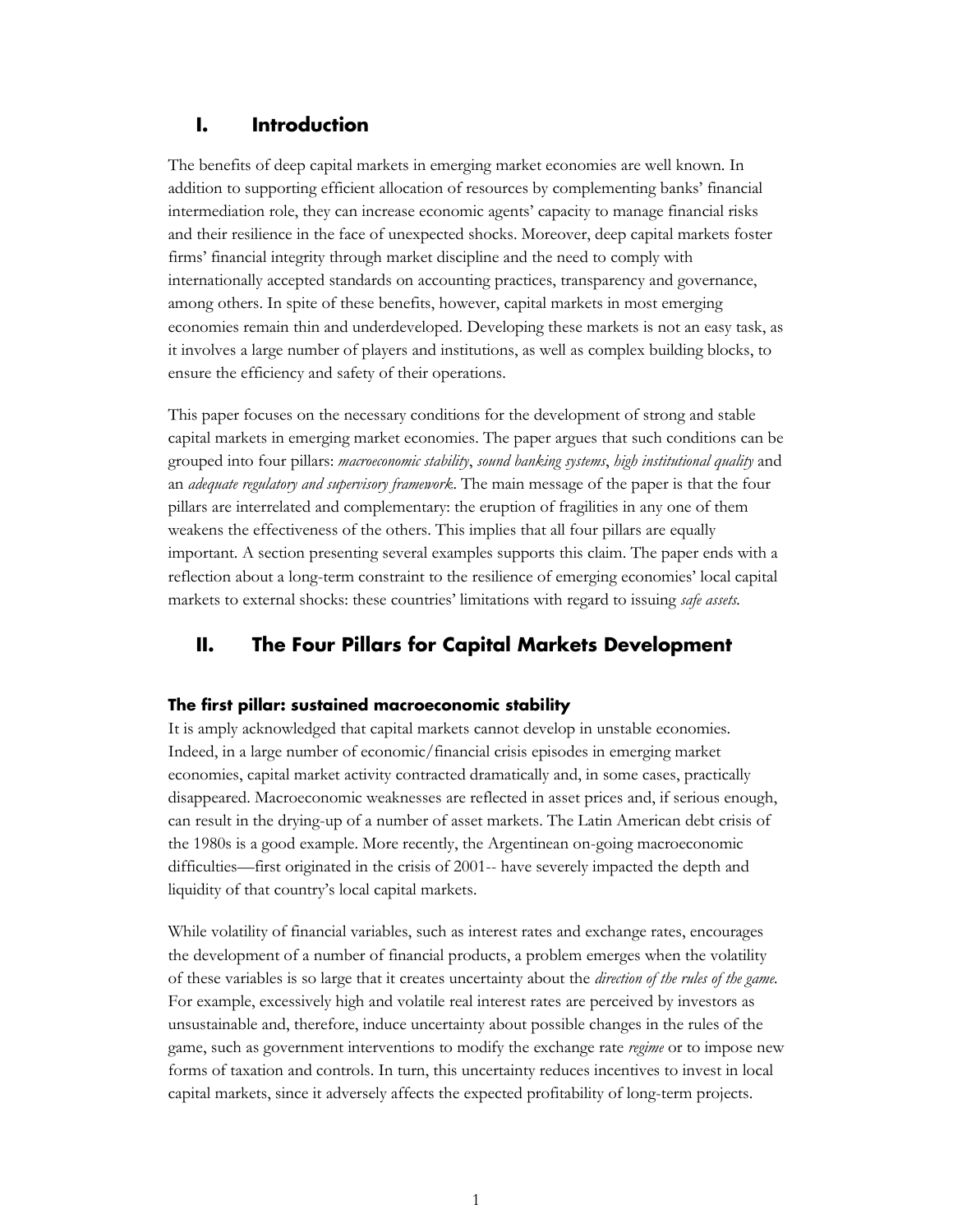Moreover, significant macroeconomic instability, reflected in excessive asset price volatility, generates incentives to use derivatives for speculative, rather than hedging, purposes.

The problem of excessive volatility is particularly important for institutional investors, especially pension funds. Managers of well-run pension funds would not be interested in maintaining in their portfolios a significant proportion of assets with highly volatile prices, since these assets are associated with a higher probability of default.

Finally, macroeconomic stability is the foundation for sustainable economic growth and, therefore, for increases in private saving ratios.<sup>1</sup> This, in turn, raises the potential domestic demand for capital market instruments.

#### <span id="page-3-0"></span>**Sound banking systems: the second pillar for the development of capital markets**

In spite of its central importance, this is perhaps the least understood pillar of capital market development in emerging market economies. In particular, there are some misconceptions regarding the capacity of local corporate bond markets to substitute for bank lending to meet firms' financing needs in periods of financial stress. My view is that *deep capital markets and sound banking systems are complements, and cannot be substitutes*. At times of banking difficulties, when credit contracts sharply, capital markets, including corporate bond markets, will most likely also shrink significantly.

There are a number of reasons explaining the complementarity between sound banking systems and deep capital markets:

First, sound banks provide the sources of liquidity needed by capital markets. For example, broker-dealers play an active role in dynamic capital markets by trading securities for their own account, or on behalf of their customers. To undertake their activities, brokers hold securities in inventories, which at times may be quite large. These inventories are financed through banks' credit lines. Therefore, if banks' credit dries up following financial disturbances, the provision of liquidity needed for the adequate functioning of capital markets would be disrupted.

<sup>1</sup> While the debate regarding the causality relationship between savings and growth is still open, most experts favor a causality running from economic growth to savings. A seminal paper in this area is Carroll and Weil (1994).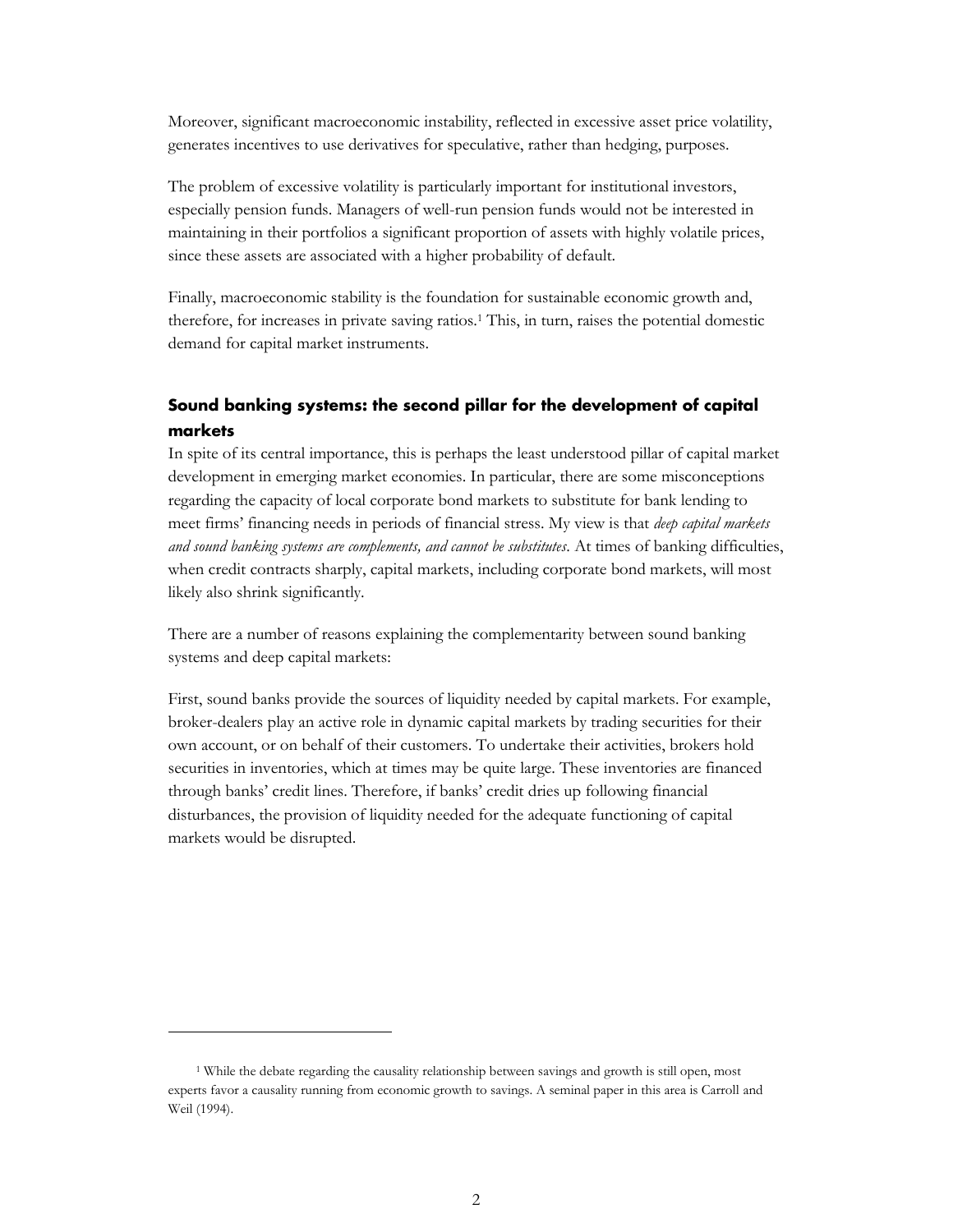Second, consider the development of local corporate bond markets. In a nascent market, in order for investors to trust their long-term funds to local bond issuers, they need to be confident that these borrowers are already able to meet the repayment standards established by sound banks and their supervisors. In other words, because it is the business of sound banks to assess borrowers' repayment capabilities by, for example, adequate monitoring of their cash flows, firms' credit performance sends a signal to potential investors interested in bonds issued by these companies. If, however, the banking system is not strong, this signal is worthless.

Third, during the process of capital market development, bank deposits are an important investment option for institutional investors, such as incipient private pension funds. This would not be a sensible choice in the context of a highly fragile banking system.

Fourth, after cash, bank deposits are the most liquid assets in many emerging market and developing economies. Thus, given their high liquidity, bank deposits can provide an *exit* option to investors interested in *entering* into local capital markets, where riskier and less liquid assets are traded.

It is interesting to note that the complementarity between sound banking systems and deep capital markets has implications for banking regulation. The need for strong banks in order to develop capital markets underlines the desirability to implement adequate banking regulations and supervisory practices. This includes the adoption (and, when necessary, adaptation to local conditions) of capital requirement recommendations advanced by the Basel Committee on Banking Supervision (BCBS). In turn, deep capital markets can guide banking supervisors to assess the *true* value of reported capital. This is particularly important under the new BCBS capital recommendations, given the emphasis on common equity as a central component of Tier 1 capital.<sup>2</sup>

#### <span id="page-4-0"></span>**The third pillar: a solid institutional framework**

Evidence shows that robust institutions complement the role of regulations aimed to promote capital market development (see below). Indeed, *regulations cannot be effective if they lack the support of a solid institutional framework that protects the rights of investors and creditors*. In equity markets, this means shareholders' voting rights to exert control over boards. In bond markets, bondholders have the right to claim their collateral in case of firms' failures.

A strong institutional framework that protects investors' and creditors' rights includes adequate mechanisms to enforce contracts and the rule of law.<sup>3</sup> In turn, this requires: (i) a capable and independent judicial system, free of political pressures; (ii) legal processes that support the prompt implementation of regulations; (iii) transparency in government policies;

<sup>2</sup> See, Basel Committee on Banking Supervision (2011)

<sup>3</sup> In particular, weak contract enforcement increases counterparty risk of default and limits participation in bond markets.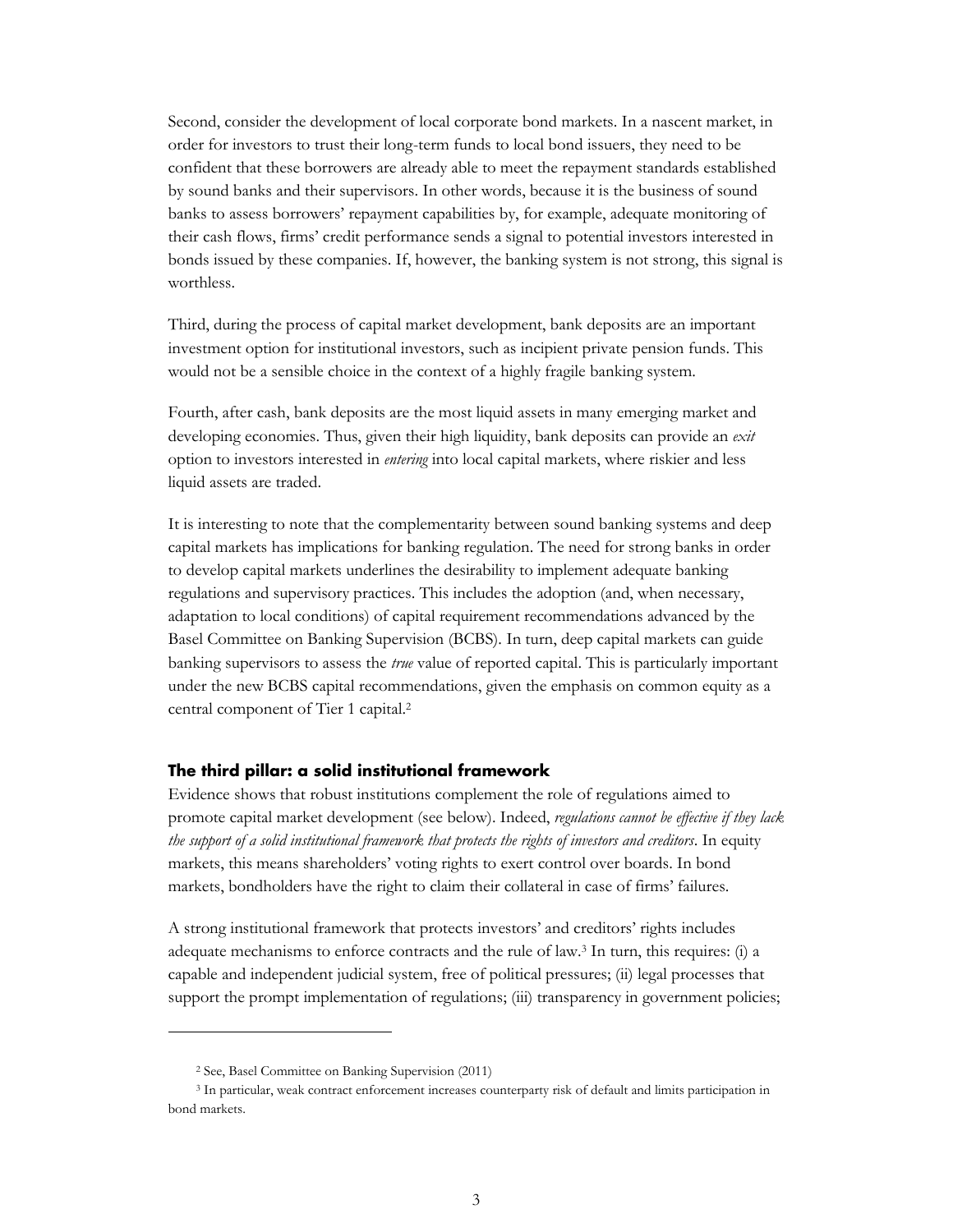and (iv) an adequate bankruptcy law. Unfortunately, the quality of institutions in most emerging markets lags significantly that of advanced economies.

To the extent that creditors' rights are inappropriate, lack transparency or are not credible, investors, domestic and foreign, will be discouraged from investing in local corporate liabilities. As stated in the *Doing Business* report by the World Bank, South Asia, the Middle East and North Africa, and Latin America are the regions that have undertaken the least number of reforms to make it easier to resolve firms' insolvencies. Not surprisingly, capital markets in these regions remain thin and underdeveloped.

#### <span id="page-5-0"></span>**Adequate regulation and supervision: the fourth pillar of capital market development**

There is significant consensus in a number of areas defining what constitutes adequate regulation for efficient and sound capital markets (but there are also controversial issues – see below). A first area of consensus is that capital market regulations should enhance and complement the role of market discipline, to minimise systemic risks, ensure competition and efficiency of markets, and protect investors. The challenge is for the regulatory framework to generate the right incentives among market players to achieve these goals. These are precisely the main objectives of the International Organization of Securities Commission's (IOSCO) principles. Some of the key IOSCO principles call for: (i) comprehensive enforcement powers and independence of regulators and supervisors (from political pressures); (ii) the implementation of information-sharing mechanisms that would allow regulators to share relevant information with their domestic and foreign counterparts on a timely basis; (iii) the requirement for transparency of information by securities issuers and institutional investors; (iv) the absence of discrimination among classes of investors, including minority stockholders and foreign investors; (v) the establishment of minimum capital requirements and other prudential regulations for financial intermediaries in accordance with the risks they take; and (vi) adequate supervisory oversight for hedge funds and their managers.

There is also a consensus that the foundation for an effective regulatory framework lies in the development and strengthening of appropriate corporate governance. Although advanced economies are by no means free from corporate governance deficiencies (as demonstrated by events during the recent global financial crisis), this problem is widespread among emerging market economies, and difficulties at the firm level quickly turn into a systemic problem. Broadly speaking, the provision and transparency of information is at the core of the recommendations for adequate corporate governance, especially when dealing with the responsibilities of members of boards of directors. That is why some of the key OECD principles to guide regulatory improvements in this area include recommendations for the dissemination of key corporate information, such as financial statements, property and governance structure. Explicit responsibilities for members of boards of directors are also part of these recommendations.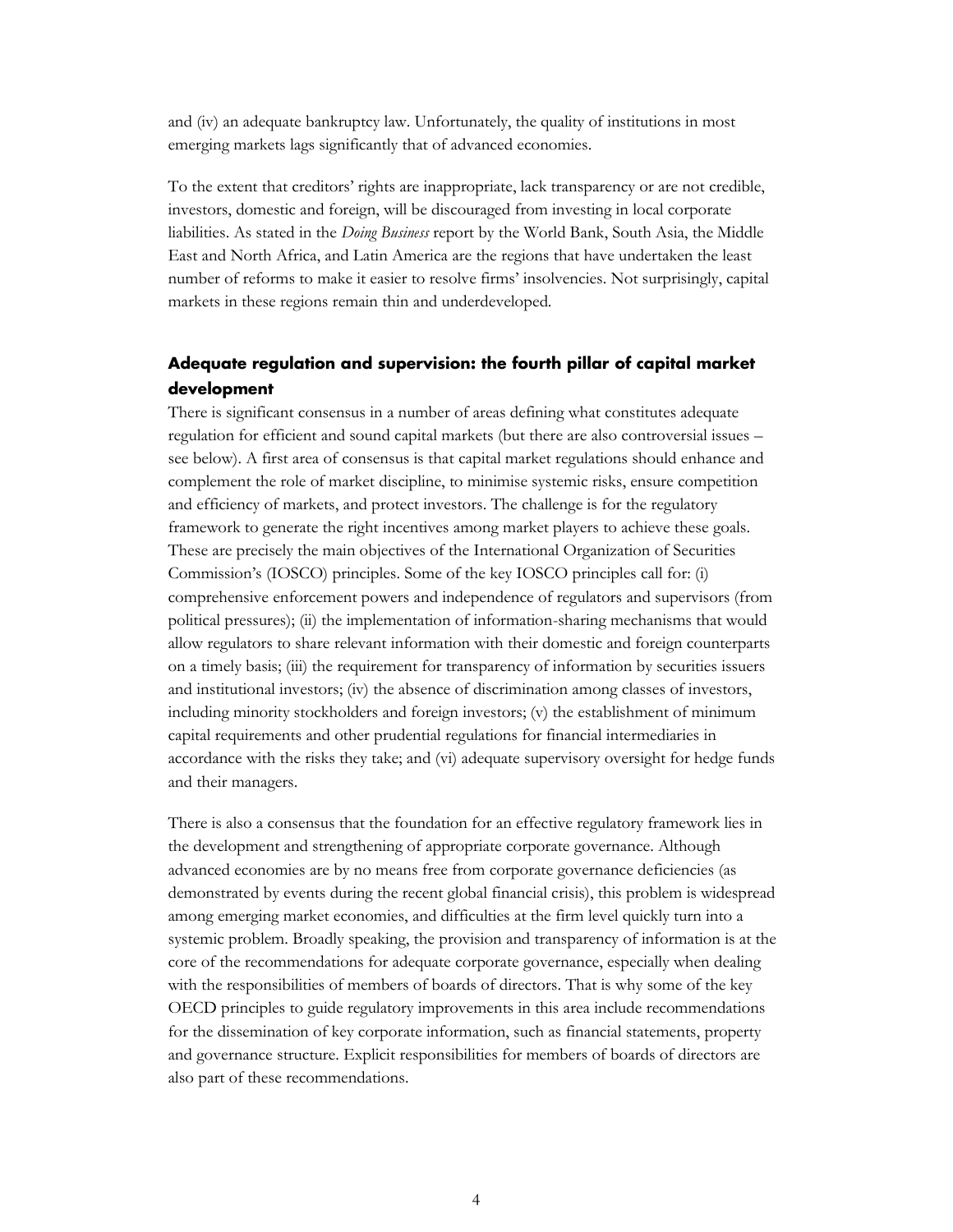A third area of consensus is the need to improve regulations and supervision of derivatives contracts. On the regulatory side, there is agreement on the implementation of the Financial Stability Board's recommendations to improve the safety and transparency of OTC derivatives markets, by promoting standardisation of OTC derivatives contracts, central clearing of standardised derivative products, and increased trading on exchanges or electronic platforms. Evidence from the global financial crisis supports this recommendation. During that period, many OTC derivatives markets in emerging economies dried up, but exchange-traded products proved more resilient.

But improved regulations are insufficient without accompanying enhancements in oversight of derivatives contracts. The examples of Brazil and Mexico during the global financial crisis are cases in point. On expectations of continuous appreciation of their local currencies, during the pre-crisis period some corporations in these countries expanded their off-balance sheet foreign exchange exposures through derivatives contracts arranged with international banks (selling foreign exchange options in the offshore market). The sharp currency depreciation observed in Brazil and Mexico after the collapse of Lehman Brothers resulted in huge derivatives losses (around \$4 billion in Mexico and over \$20 billion in Brazil).<sup>4</sup> To a large extent, these developments surprised local authorities, who since then have strengthened their supervisory practices.<sup>5</sup>

A discussion on the regulation of derivatives begs the question: should the development of derivative products *at the local level* be promoted in all emerging markets? As is well known, derivatives require the existence of a liquid market in their underlying products, but they also enhance the liquidity and price discovery in those underlying markets. However, derivatives themselves raise other forms of risks, and dealing with these risks requires additional infrastructure (such as adequate settlement systems for derivatives exchanges) and adequate capabilities to understand more complex risks (such as accounting practices for derivatives products on and off banks' balance sheets). Also, as the examples above illustrate, although derivatives markets are not the cause of financial crises, some derivative products can play an amplifier role in the presence of vulnerabilities in the financial system and/or the macroeconomy. These considerations imply that the promotion of derivatives markets in emerging markets should depend on the degree of readiness of a country's institutions and players. In my view, in addition to the pillars for developing capital markets discussed above, preconditions for promoting derivative products include: (i) strong capacities for risk management, both by regulators and supervisors and by the private sector; and (ii) adequate

<sup>4</sup> For more details, see Jara et al (2009)

<sup>5</sup> International coordination among supervisors and harmonization of derivatives market regulations are essential if efforts by regulators from emerging markets are to yield the expected results. For example, Mexican regulators are concerned that the implementation of strict rules governing derivatives trading in Mexico might push local transactions to the United States, where regulators are not yet applying clearing requirements to pesodenominated interest rate swaps (so far, US regulators have put in place clearing rules for interest rate swaps in only four currencies: the US dollar, pound sterling, yen and euro, which account for the large majority of transactions).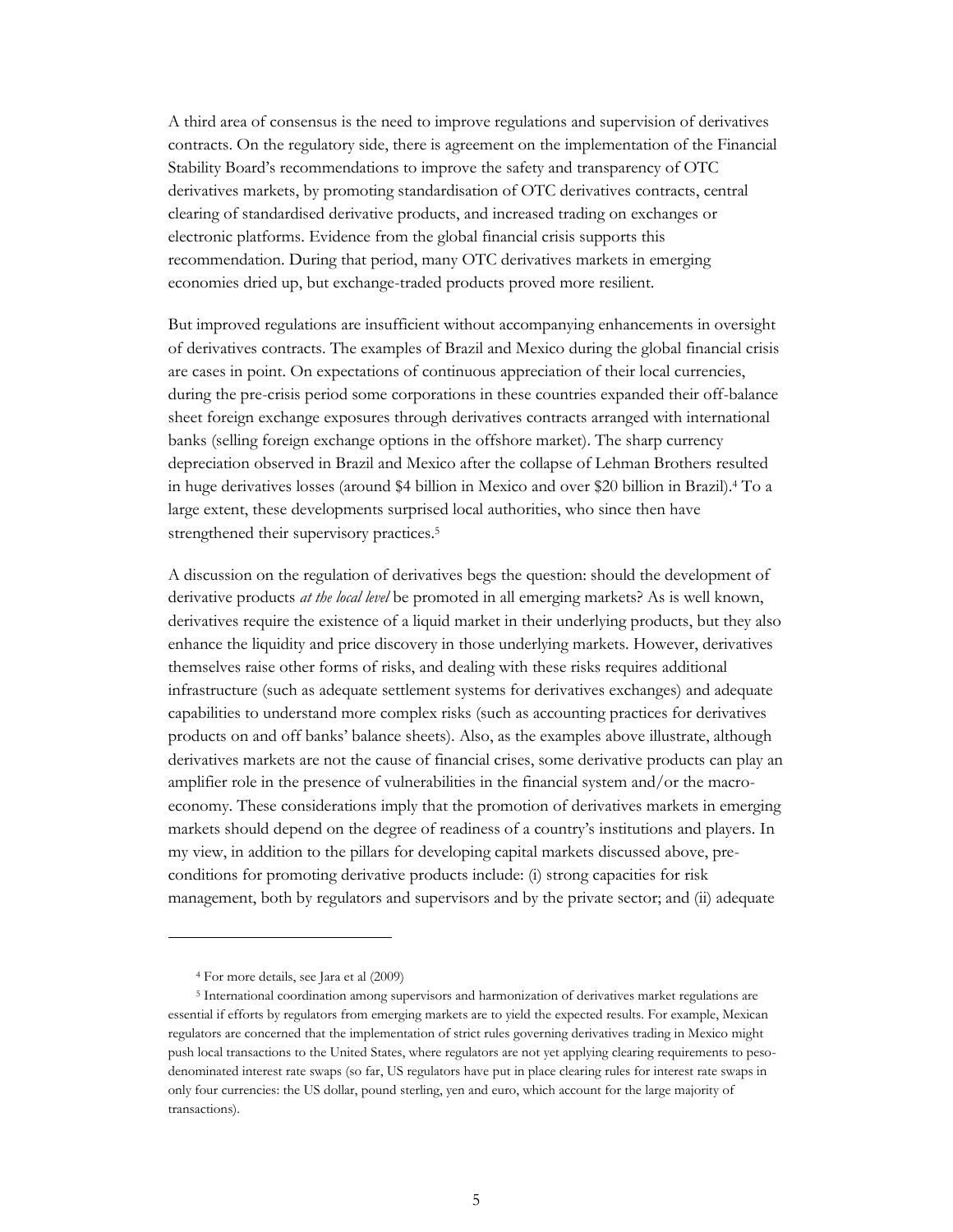technical capacity to monitor the linkages and risk transmission mechanisms across market segments. *Adequate surveillance systems and technical expertise to understand and oversee the transmission of risks across market segments are a major challenge in a large number of emerging markets and developing economies.* Technical cooperation from multilateral organisations, as well as bilateral arrangements with supervisory authorities from advanced economies is greatly needed in this area.

In spite of international consensus on many issues concerning regulatory practices for developing capital markets, there is still controversy with regard to a significant number of topics. For example: Should the government introduce or promote some form of indexation in order to foster the development of local currency bonds? Should regulation create incentives for the *local* offering of *all* types of capital market products and institutions? Moreover, should there be tax incentives for promoting investments in local capital markets? And what is the most appropriate structure of regulatory agencies? Should there be a single regulatory and supervisory agency overseeing banking and capital markets institutions? Or would *specialised* agencies be more effective? Or, should regulatory agencies specialise in *functions* rather than institutions? These and other questions await further debate and analysis.

#### <span id="page-7-0"></span>**III. The Four Pillars are Interdependent: Some Examples**

As mentioned in the introduction, a central point advanced in this paper is that none of the pillars *on its own* is sufficient to do the job of promoting capital markets development: the four pillars are interdependent and complementary. While an adequate regulatory/supervisory framework is essential, it would most likely fall short of expectations in the presence of fragilities in the other three pillars. To be more precise, regulations, even if appropriately designed (pillar 4) lose their effectiveness if there are weaknesses in any of the three other pillars of capital market development. For example, regulations cannot create incentives for investors to place their funds in local capital markets in the context of a highly unstable economy (pillar 1). Likewise, regulations cannot be credible if the institutions that determine their implementation are weak (pillar 3). Finally, no capital market regulation can ensure the availability of liquidity provided by sound banks (pillar 2).

The following three specific examples illustrate the interdependence of the pillars.

First, consider the implementation of an appropriate bankruptcy law; an essential regulatory requirement for the development of corporate bond markets (pillar 4). *In countries with economic instabilities* (pillar 1)*, weak judicial systems* (pillar 3) *and/or fragile banking systems* (pillar 2)*,*  even the most comprehensive and up-to-date bankruptcy law will not allow for the orderly restructuring of a firm in distress, nor a change in management that can enable the firm to continue operating as a going concern. Instead, in many emerging market and developing economies, when a company is facing severe financial difficulties creditors' preferred option is to liquidate the firm, even at fire sale prices, and distribute the proceeds, often under the advice of external auditors. The reason for this choice is that creditors assign a very low probability to the recovery of their investment, even in the long run, be it because they do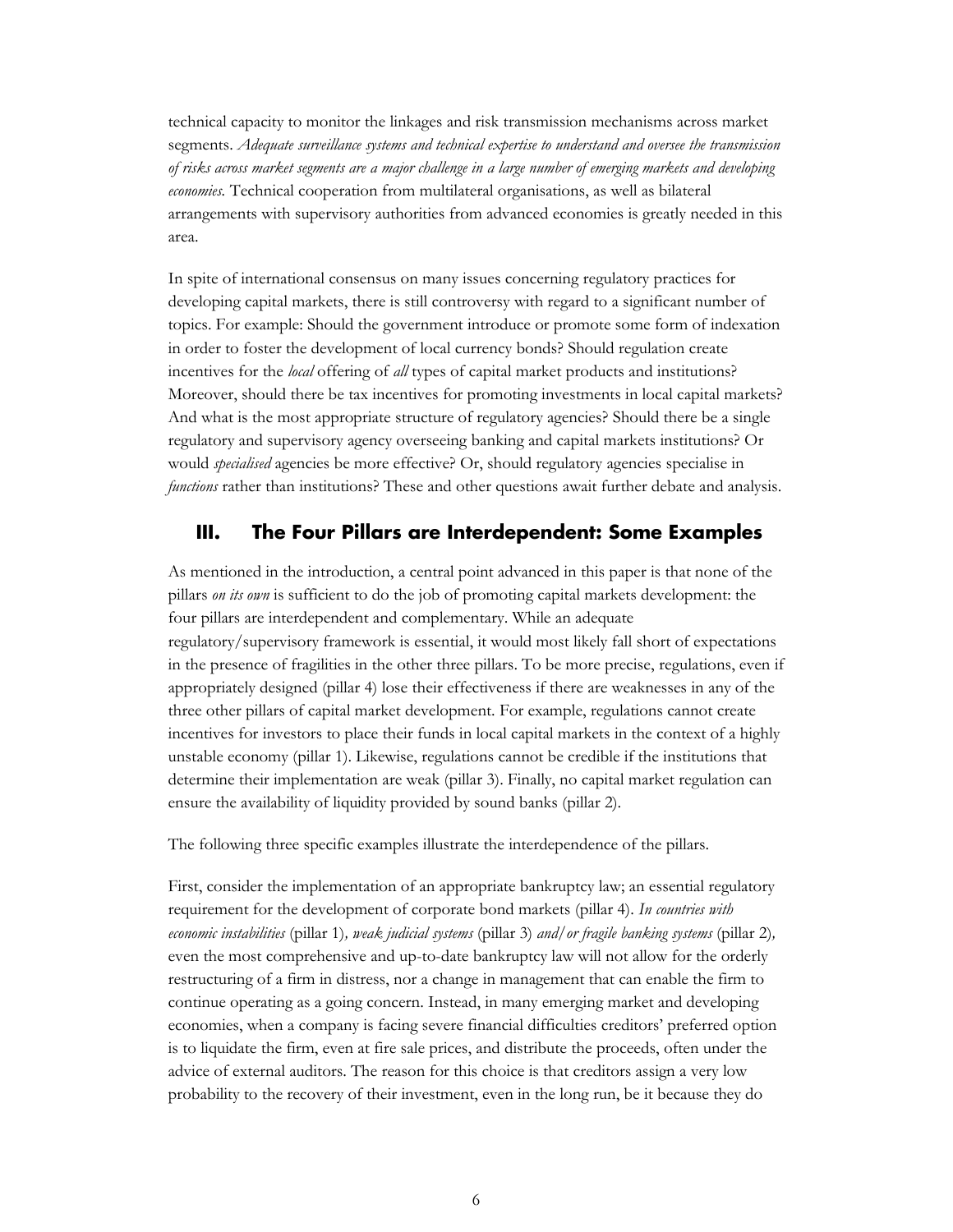not trust the macroeconomic management of the country or the rulings of the courts, or because they fear a sudden change in the institutional *rules of the game*. That is, failure to strengthen the four pillars presented here can result in an abrupt liquidation of firms in distress, without an adequate assessment of the present value of the firms' assets.

Second, consider the need to develop a benchmark yield curve for government bonds, for the purpose of developing liquid corporate bond markets (since it supports price discovery). The experiences of some Asian countries, like Korea and Malaysia, back up this recommendation. Once more, however, the linkages between the pillars for developing sound capital markets need to be taken into account. The strategy of implementing rules and regulations for developing a government yield curve (pillar 4) seems highly appropriate for countries with strong fiscal accounts, like most of the East Asian economies, (pillar 1). In contrast, in countries experiencing fiscal problems, this strategy might be the source of two forms of risks. The first is that, by reflecting a country's high credit risk associated with large fiscal deficits, the resulting high yields on government bonds will translate into high yields on corporate bonds. That is, the danger is that increased government risk will be reflected in the prices of private sector liabilities. The second risk is that governments facing fiscal difficulties will be unable to successfully place long-maturity bonds and that government issuances will instead remain at the shorter end of the curve. This would constrain, rather than support, the development of long-term corporate bonds. A third risk is that, lacking a market to place long-term bonds, governments in fiscal trouble will implement policies to induce banks and institutional investors, especially pension funds, to purchase the bonds. This would reduce the soundness of both banks and capital markets (pillar 2). If investors' perceptions of a government's credit risk were to deteriorate, so would the quality of assets held by local banks and pension funds.

Third, there is no general agreement among policymakers about the desirability of allowing pension fund investments in foreign securities. Policymakers' concerns in some emerging markets are understandable. For instance, liberalising the investment rules of private pension funds (pillar 4) in countries that have not reached macro stability (pillar 1) and financial soundness (pillar 2) might exacerbate capital outflows if an adverse shock hit the economy. In my view, the sequence of liberalisation of pension fund investments followed by Chile is recommended. In that country, controls on investments in foreign securities were gradually lifted as the economic, regulatory and institutional environments gained strength.

### <span id="page-8-0"></span>**IV. An important constraint limiting the resilience of capital markets in emerging economies to external shocks**

I cannot end this paper without stressing the importance of a long-term constraint to capital markets' resilience that affects *all* emerging market economies: these countries' inability to issue internationally recognised *safe assets*. Even if all the pillars discussed here are in place, in the presence of large uncertainties in international capital markets, investors (foreign and local) will attempt to flee to what they consider to be *safe assets;* namely, assets that maintain